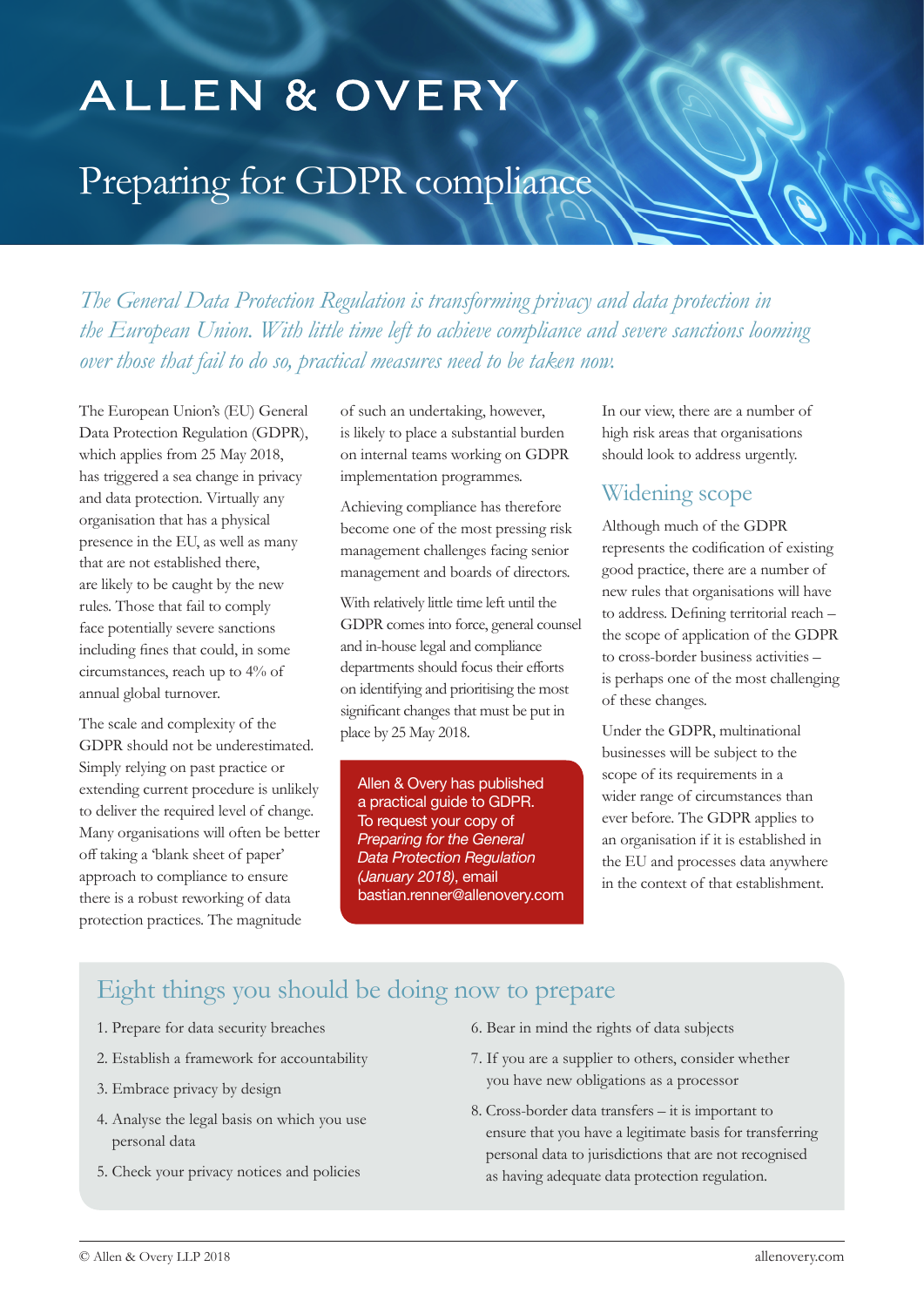But even if an organisation is not established in the EU at all, the GDPR will apply if it offers goods or services to, or monitors the behaviour of, individuals who are located in the EU.

When it comes to websites. certain factors will be more likely to bring non-EU organisations into the reach of the GDPR. While there is no need to take a blanket approach and block EU users from websites targeted at a non-EU audience, it is important to take a very close look at content and language. For instance, an activity is likely to come within the scope of GDPR, if a company is providing goods or services from the United States but the language is adapted to EU countries. Another trigger for application of the GDPR might be the provision of access to local support (for example, a helpdesk) alongside a website.

## Consent – when is it needed?

Relying on consent as a basis for processing data will become much more difficult under the GDPR. Consent must be given freely and be specific, informed and unambiguous. It must never be a pre-condition of performing a contract or the provision of a service. It should not be hidden away in terms and conditions and it must be as easy to withdraw as to give consent. There are various other legal bases for processing data that may be available. An organisation may, for example, be able to rely on legitimate business interests as

grounds to process data in a wide array of circumstances.

The GDPR provides that companies can continue to rely on a variety of techniques to obtain consent, but using pre-ticked boxes is prohibited. Should an organisation intend to use a consent obtained previously as a basis for new processing of data, the organisation will need to go back to the data subject and seek further consent.

#### Increased transparency

The design, wording and the information contained in privacy notices require very careful attention.

Individual data subjects must have information made available to them about the manner in which, and the purpose for which, their personal data is processed. That information must be concise, transparent, intelligible and easily accessible. At the same time, the list of information that must be included in a privacy notice has expanded significantly.

This poses a fundamental challenge in designing privacy notices. On the one hand, the data controller must communicate with the individual in a clear and intelligible manner, but, on the other hand, it must communicate quite detailed and forward-looking information about its data processing activities.

Legal and compliance teams should review privacy notices to ensure all required information is included. Notices should also be reviewed for readability and comprehensibility.

## Frequently asked questions about the impact of Brexit on GDPR

#### *Is Brexit an 'escape route' for UK-based organisations?*

No. Until Brexit negotiations are concluded, the UK is still part of the EU and therefore will be subject to the GDPR from 25 May 2018. The UK government has stated that it is keen to align domestic law with the GDPR and its proposed Bill, which executes its derogations and exemptions under the GDPR, is currently being looked at by the House of Commons.

#### *What will happen when the Brexit deal has been decided?*

As things stand, it looks likely that the UK will become a 'third' country for the purposes of cross-border data transfers. Unless some form of 'adequacy' decision is immediately made (which doesn't look likely), other steps will need to be taken to move data to the UK from the EU. The UK government therefore favours a transition period of mutual recognition followed by some form of enhanced adequacy regime.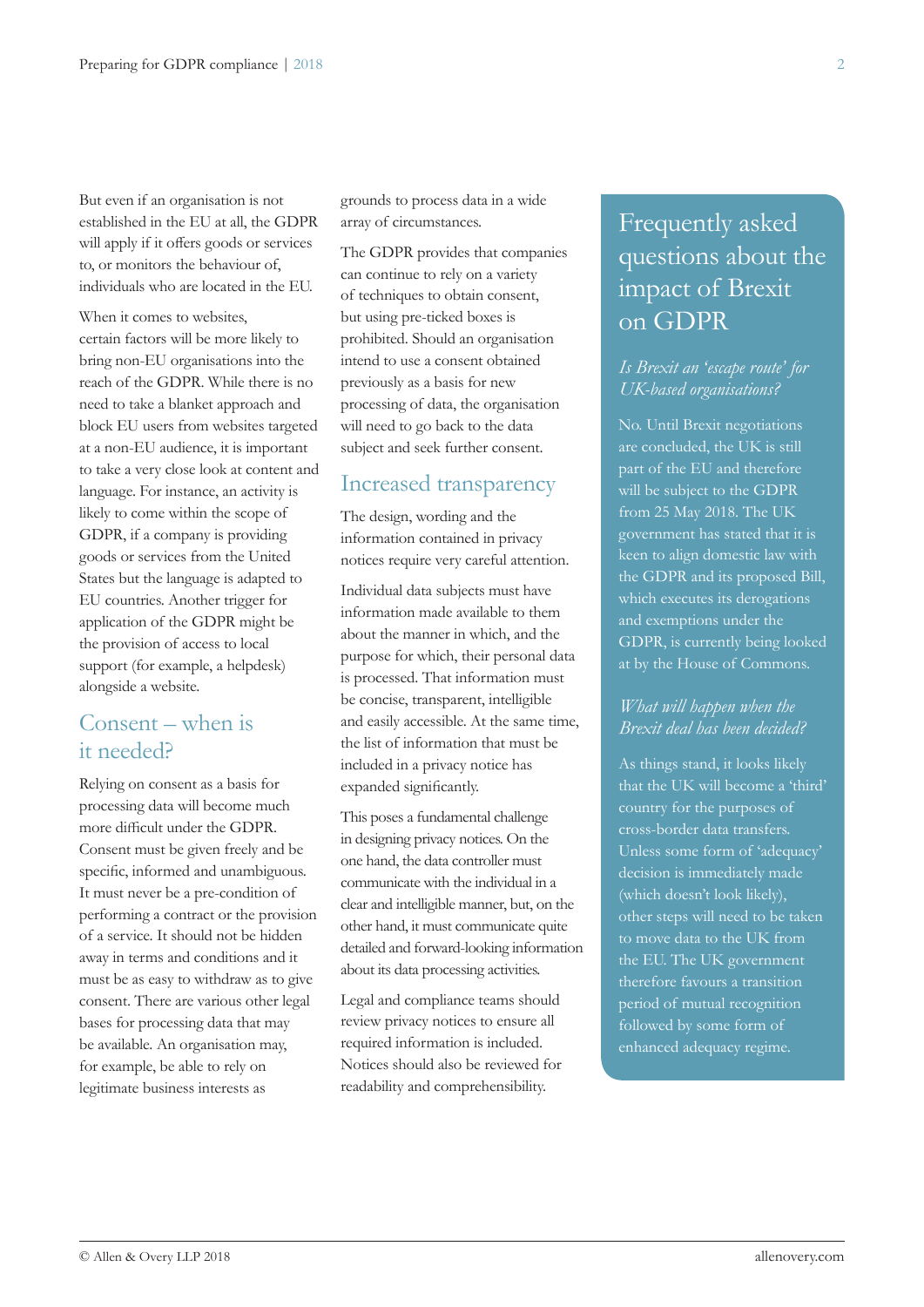Consideration should be given to how privacy notices are communicated. One option may be to consider layering of privacy notices, so as to draw only unexpected or otherwise key information to the individual's attention, while allowing them to find further details, should they wish to do so.

### Expansion of rights

One of the cornerstones of the GDPR is to strengthen the rights of individual data subjects, such as the right of a person to access information about the data being processed about themselves, the 'right to be forgotten' and the right to data portability.

Implementing these expanded and strengthened rights could pose a significant operational challenge. Organisations that receive more than a handful of requests will need a robust process for responding, given that information must be provided free of charge and within a month of receiving a request.

It is feared by some that the removal of the right to charge a fee for responding to access requests could lead to a sharp increase in the volume of certain types of requests. This is an area that requires careful attention as regulators are set to take a tough line with organisations on these sorts of requests (particularly, as they are frequently a cause of complaints by individuals). Regulators are also likely to press organisations to adopt more robust processes to the extent that they fall short.

## Accountability and privacy by design

Another critically important element of the GDPR is the enhanced level of accountability that it places on data controllers to demonstrate compliance. As part of this new accountability regime, organisations will need to maintain detailed records of all processing activities. Although such a requirement is likely to be an onerous task, it can also be a useful practice, enabling an organisation to fulfil other obligations more efficiently and at the same time highlight areas where compliance is not sufficiently thorough.

In parallel, data controllers will also have to conduct regular data protection impact assessments (DPIAs) for high risk processing, and ensure privacy

by design. It is essential that data controllers are aware when DPIAs are necessary and that they are recorded.

Moreover, appointing a data protection officer (DPO), where required, could represent a significant change. DPOs should have expert knowledge and report to the highest level of management. Many companies are looking to appoint internally by identifying an employee with some privacy knowledge and providing them with appropriate training.

#### Data breaches

Loss of, or unauthorised access to personal data, must be treated extremely seriously. Obligations to notify regulators and affected individuals will apply in many cases, and are expected in very short timescales.

Data processors have an obligation to notify controllers without delay. Data controllers must notify supervisory authorities within 72 hours of awareness, where feasible, unless the breach is unlikely to pose a risk to individuals. Data controllers may also need to notify the data subject in certain circumstances.

## What is privacy by design?

Privacy by design is an approach to protecting privacy in the creation of systems (technologies, business practices and physical design of networked infrastructures) that focuses on privacy upfront by embedding it into the architecture from the beginning.

Privacy by design means implementing appropriate measures both when determining the means for processing and at the time of the processing itself, which implement the data protection principles (such as data minimisation). When thinking about privacy by design, an organisation should take into account the state of the art, the cost of implementation and the nature, scope, context and purposes of the processing, as well as the risks to individuals.

This obligation requires considering privacy at the beginning of undertaking new activities involving personal data processing, or when implementing new or modified data management systems.